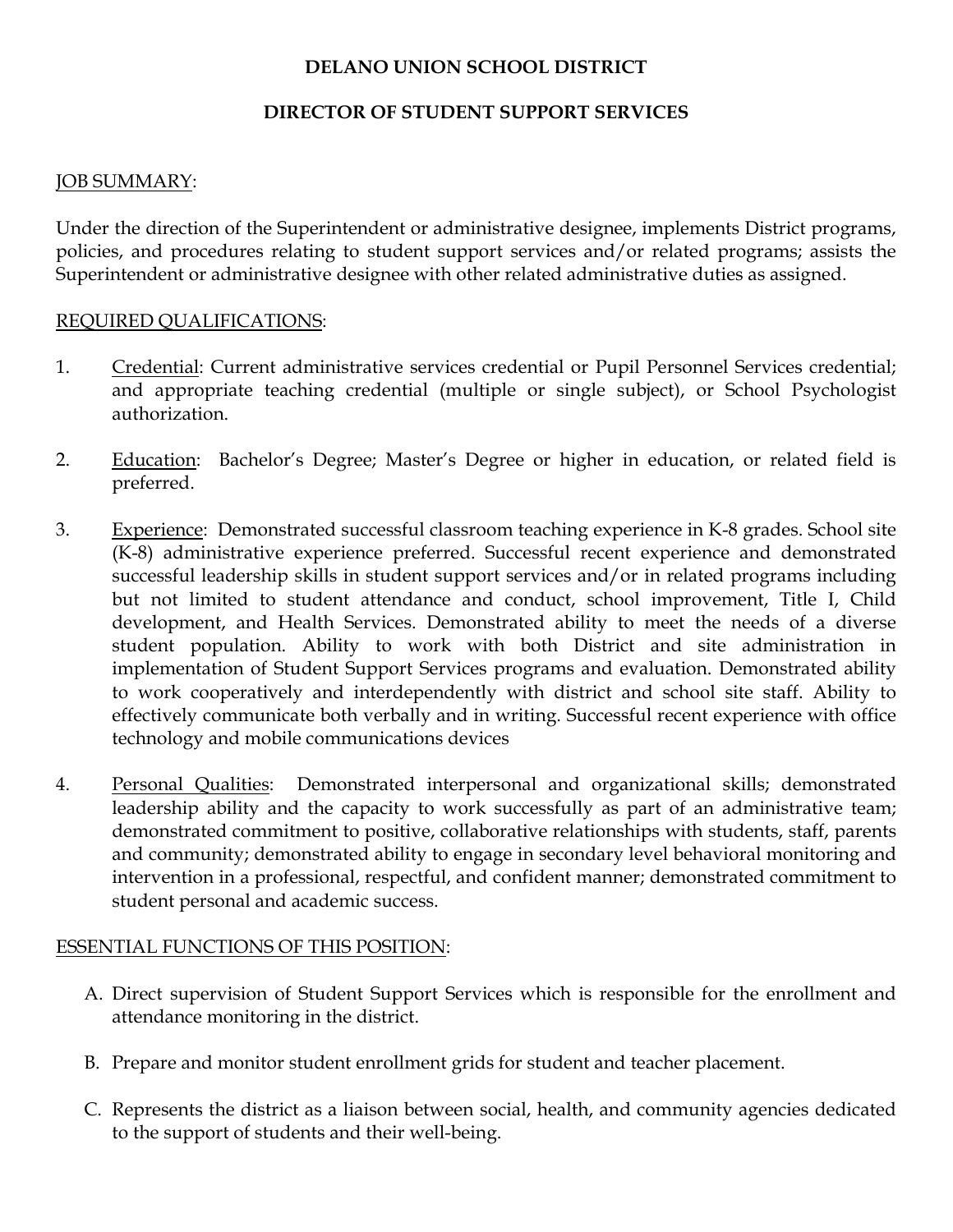- D. Implements , coordinates, and monitors District programs, policies and procedures relating to student attendance, student conduct, and student support services. Such student support services may include but not necessarily be limited to behavior intervention programs, health and wellness services, after school programs, teacher/staff training programs, intervention models, student recognition programs, and parental education initiatives.
- E. Collaborates with students, parents, and staff in order to effectively resolve issues and provide services relating to student attendance, student conduct, and student support services
- F. Collaborates with District/site student support staff in order to make student support services available and effective for students and parents.
- G. Initiates and conducts parent conferences and home visits in order to collaborate with parents and/or guardians regarding student attendance, conduct, and student support issues.
- H. Proactively engages in regular site visits to assess and support program implementation, program delivery, and the quality of services for students.
- I. Promote and support intervention program for Foster, Homeless, and Socioeconomically Disadvantaged students.
- J. Locates, interprets, and applies law, policy, and procedures applicable to the delivery of tiered interventions within the District's Multi-Tiered Support Systems framework.
- K. Prepares, interprets, and distributes necessary and appropriate information and training relating to student attendance, student conduct (MTSS), and student support services as required by students, parents, staff, and administration
- L. Support the development of Behavior Intervention Plans, Behavior Support Plans and 504 Plans.
- M. Aligns fiscal, human and material resources to support positive student outcomes and extend student learning.
- N. Oversee and implement District level committees including but not limited to SARB, expulsion hearings, and other site committees as assigned.
- O. Collaborates with law enforcement agencies, social services agencies, and other community organizations in order to implement District policies and procedures.
- P. Supervise all budgets and expenditures in the department.
- Q. Liaison for the district Home Instruction (medical) and Independent Study program.
- R. Prepare written and oral reports for the district and Board of Trustees as appropriate and requested.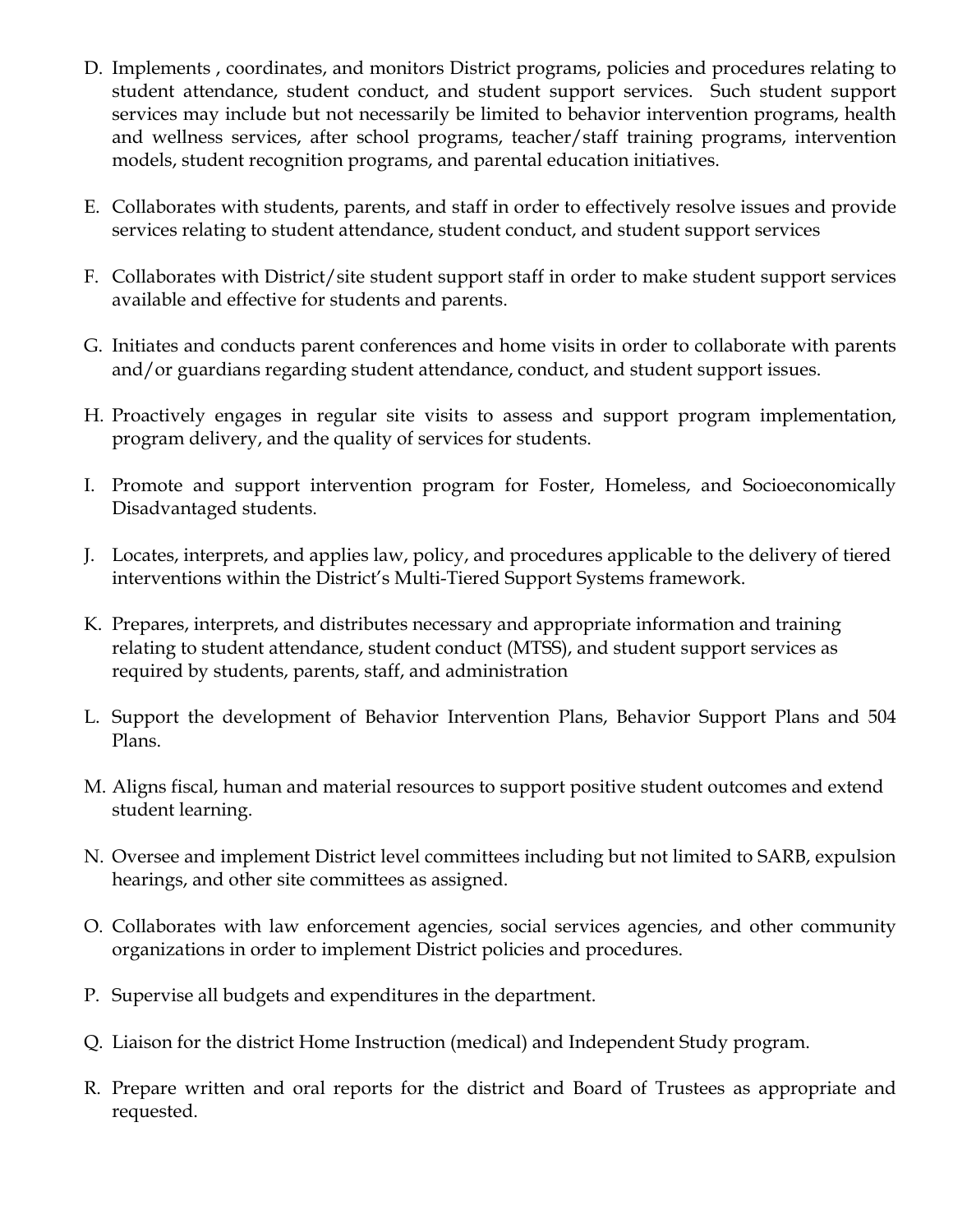- S. Actively seek sources of funding, including grants and funds to expand the services provided by the district.
- T. Provide leadership and direction to the administrative cabinet in assigned duties and programs.
- U. Establishes and models a positive, cooperative working relationship with students, staff, administration, parents, and others contacted in the course of school duties.
- V. Evaluates staff as assigned.
- W. Performs other administrative duties as assigned by Superintendent or administrative designee.
- X. Incorporated within one or more of the previously mentioned essential functions of this job description are the following essential physical requirements. Place the applicable number from the chart below that best indicates what percentage of time is spent on each of the following essential physical requirements. The categories refer to the overall requirements on an annual basis:

| Seldom = Less than $25\%$ | 3. Often = $51.75\%$ |
|---------------------------|----------------------|
| -- - -- -                 |                      |

- 2. Occasional =  $25 50\%$  4. Very Frequent =  $76\%$  & above
- 3 a. Ability to work at a desk, conference table or in meetings of various configurations.
- 3 b. Ability to stand and circulate for extended periods of time.
- 2 c. Ability to see for purposes of reading laws and codes, rules and policies and other printed matter and observing students.
- 3 d. Ability to hear and understand speech at normal levels.
- $\frac{3}{2}$  e. Ability to communicate so others will be able to clearly understand a normal conversation.
- 1 f. Ability to bend and twist, stoop and kneel, crawl, push, pull.
- 1 g. Ability to lift 50 lbs.
- 1 h. Ability to carry 50 lbs.
- 2 i. Ability to reach in all directions.

# OTHER RELATED FUNCTIONS OF THIS POSITION:

1. Participates in appropriate meetings involving administration, psychologists, nurses, paraprofessionals, and other school staff.